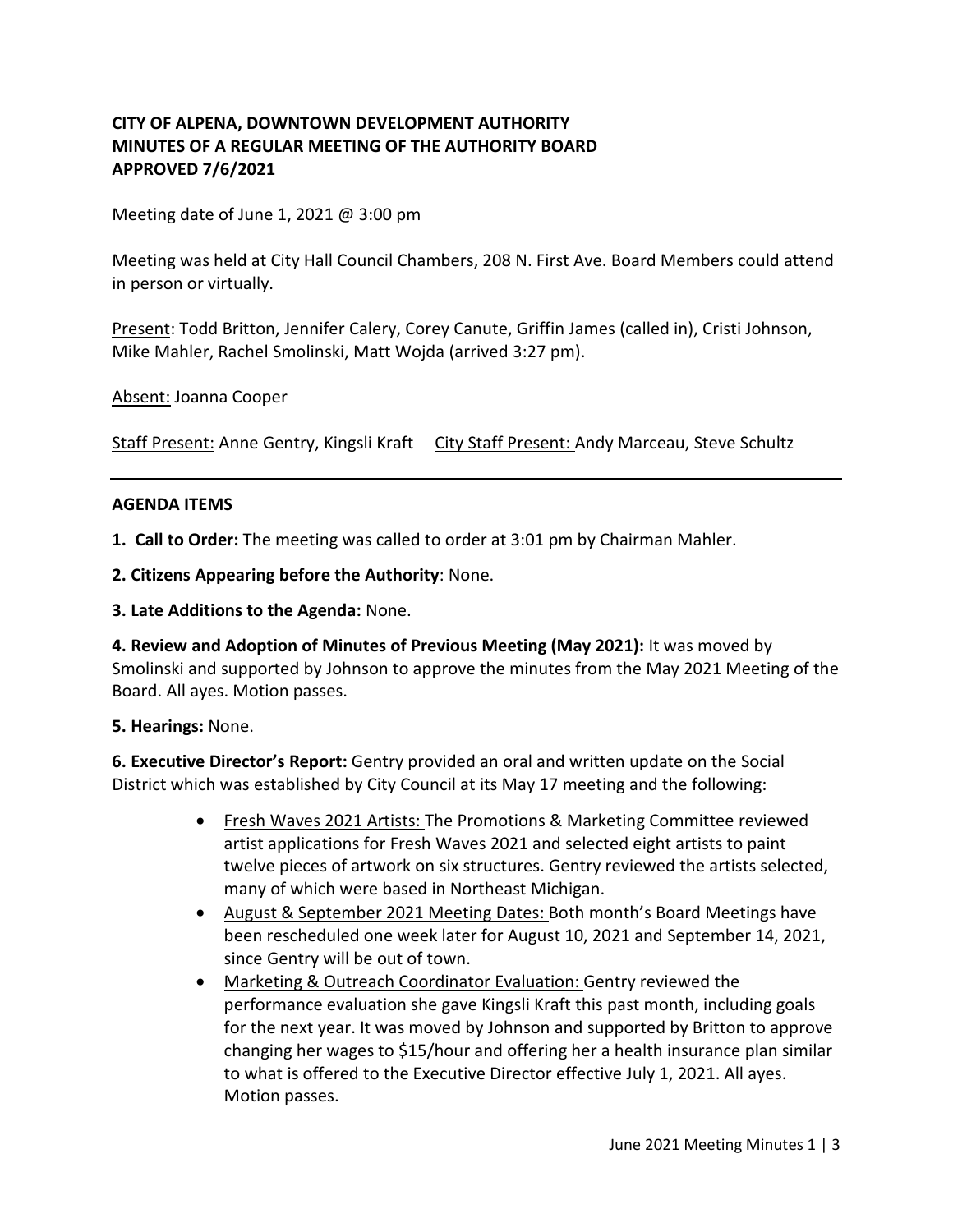**7. Correspondence:** None to report.

**8. Review and Acceptance of Monthly Financial Reports (May 2021):** It was moved by James and supported by Smolinski to approve the Financial Reports for May 2021. All ayes. Motion passes.

### **9. Committee Reports**

- a. Budget/ Finance: Did not meet.
- b. Education & Promotion: Kraft gave an update. The committee reviewed Fresh Waves artist applications and selected eight artists for this year's project. The committee also decided to host Coffee & Cars each Saturday this summer from 8 am- noon and are launching a new "Fishing for Downtown Dollars" promotion as part of Sidewalk Sales from July 15- July 17.
- c. Design & Beautification: Britton gave an update. Glik's submitted a Façade Grant request, but they were ineligible as work had already been completed before review of the grant.
	- Zoning Ordinance: The Planning Commission is reviewing Zoning Ordinances and was looking for feedback on the Downtown Overlay District. The committee reviewed the ordinance and suggested to remove the design standard requirements but to keep other requirements as recommended by MEDC Redevelopment Ready Bests Practices. The Board will review and make a recommendation at a future meeting.
- d. Economic Development: Mahler gave an update. The committee received an update on the Social District and had a brief discussion about Electric Car charging stations downtown.
- e. Parking: Did not meet.
- f. Boundary Expansion: Did not meet this month.
- g. By-Law Committee:
	- Proposed By-Law Updates: Wojda updated the by-laws with an attendance policy as discussed by the Board. An updated version of the by-laws was attached in the Board packet. It was moved by Britton and supported by Calery to approve the updated DDA By-laws as proposed. All ayes. Motion passes.

# **10. Report from the City of Alpena:** Smolinski gave an update:

- She met with Anne, Rich, and Steve about the Social District and its launch, including recycling bins, signage, and recyclable cups.
- City Staff has been working with Dustin Black about the Alleyway Project.
- The City will be purchasing new recycling bins to distribute throughout public parks and working with the recycling committee to determine placement and what types of cups will be best for the Social District.